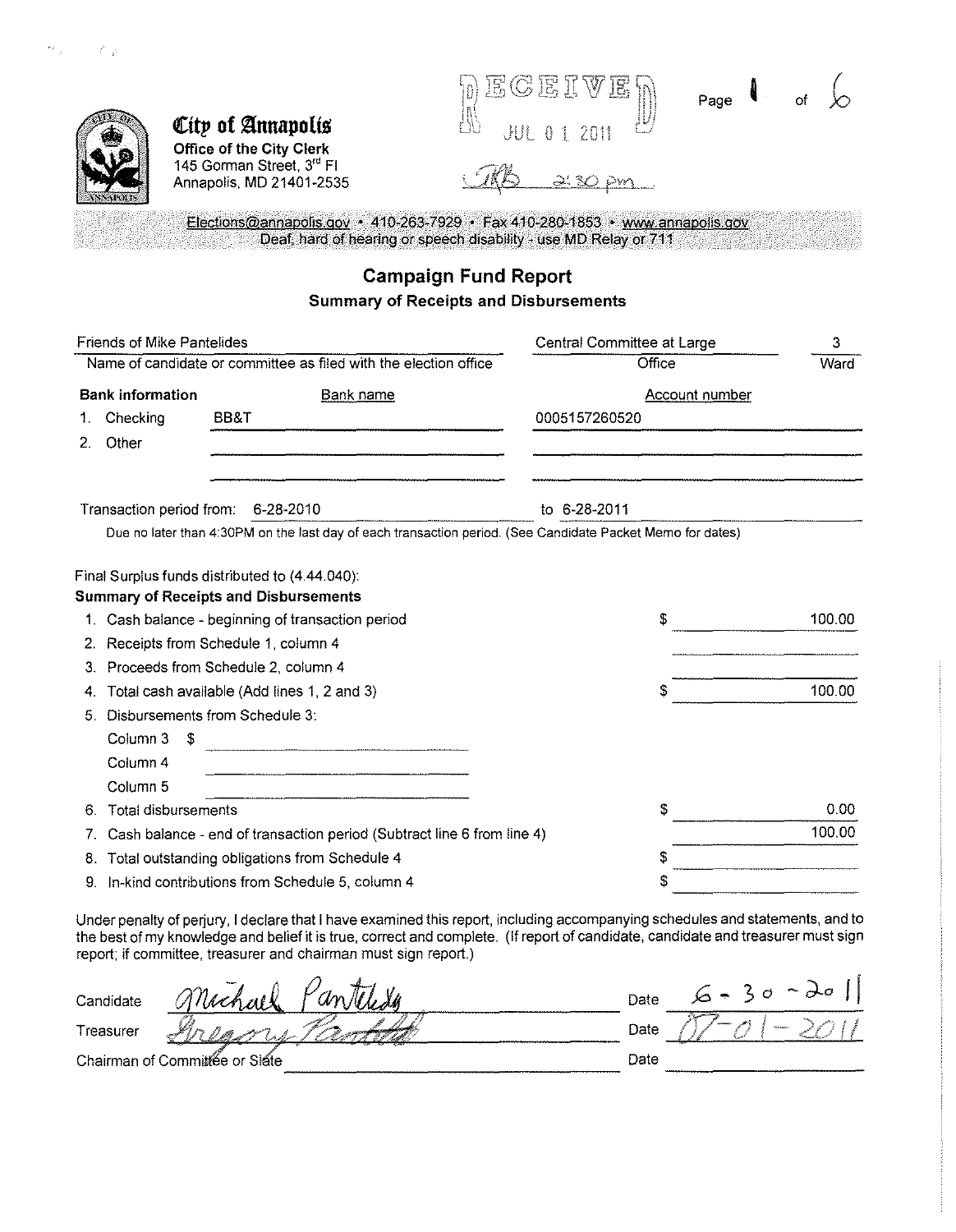Page  $\phi$  of



**City of Annapolis Office of the City Clerk**  145 Gorman Street, 3<sup>rd</sup> Fl Annapolis, MD 21401-2535

Elections@annapolis.gov • 410-263-7929 • Fax 410-280-1853 • www.annapolis.gov Deaf, hard of hearing or speech disability - use MD Relay or 711

| Name of candidate or committee Friends of Mike Pantelides |  |                |
|-----------------------------------------------------------|--|----------------|
| Report period - transactions from 6-28-2010               |  | to 6-28-2011   |
|                                                           |  | -------------- |

## **Schedule 1 - Contributions and Receipts**

(Excluding Transfers, Loans and In-kind Contributions)

| Date<br>received | Complete name and residence<br>address of Payer |                                              | Description of receipt. See instructions for code. |         |                     | Amount |
|------------------|-------------------------------------------------|----------------------------------------------|----------------------------------------------------|---------|---------------------|--------|
|                  |                                                 | Code <sup>*</sup>                            | <b>Ticket price</b>                                | Cash    |                     |        |
|                  |                                                 |                                              |                                                    | Check # |                     |        |
|                  |                                                 |                                              | * T, enter price per ticket Rcpt #                 |         |                     |        |
|                  |                                                 |                                              | Aggregate amount received from Payer to date       |         |                     |        |
|                  |                                                 | Code*                                        | <b>Ticket price</b>                                | Cash    |                     |        |
|                  |                                                 |                                              |                                                    | Check # |                     |        |
|                  |                                                 |                                              | * T, enter price per ticket Rcpt #                 |         |                     |        |
|                  |                                                 |                                              | Aggregate amount received from Payer to date       |         |                     |        |
|                  |                                                 | Code <sup>*</sup>                            | <b>Ticket price</b>                                | Cash    |                     |        |
|                  |                                                 |                                              |                                                    | Check # |                     |        |
|                  |                                                 |                                              | T, enter price per ticket Rcpt #                   |         |                     |        |
|                  |                                                 |                                              | Aggregate amount received from Payer to date       |         |                     |        |
|                  |                                                 | $Code*$                                      | <b>Ticket price</b>                                | Cash    |                     |        |
|                  |                                                 |                                              |                                                    | Check # |                     |        |
|                  |                                                 |                                              | * T, enter price per ticket Rcpt #                 |         |                     |        |
|                  |                                                 |                                              | Aggregate amount received from Payer to date       |         |                     |        |
|                  |                                                 | Code <sup>*</sup>                            | Ticket price                                       | Cash    |                     |        |
|                  |                                                 |                                              |                                                    | Check # |                     |        |
|                  |                                                 |                                              | * T, enter price per ticket Rcpt #                 |         |                     |        |
|                  |                                                 |                                              | Aggregate amount received from Payer to date       |         |                     |        |
|                  |                                                 | Code <sup>*</sup>                            | Ticket price                                       | Cash    |                     |        |
|                  |                                                 |                                              |                                                    | Check#  |                     |        |
|                  |                                                 |                                              | * T, enter price per ticket Rept #                 |         |                     |        |
|                  |                                                 | Aggregate amount received from Payer to date |                                                    |         |                     |        |
|                  |                                                 | Code <sup>*</sup>                            | <b>Ticket price</b>                                | Cash    |                     |        |
|                  |                                                 |                                              |                                                    | Check # |                     |        |
|                  |                                                 |                                              | * T, enter price per ticket Rcpt #                 |         |                     |        |
|                  |                                                 |                                              | Aggregate amount received from Payer to date       |         |                     |        |
|                  |                                                 |                                              |                                                    |         | Total this page \\$ | 0.00   |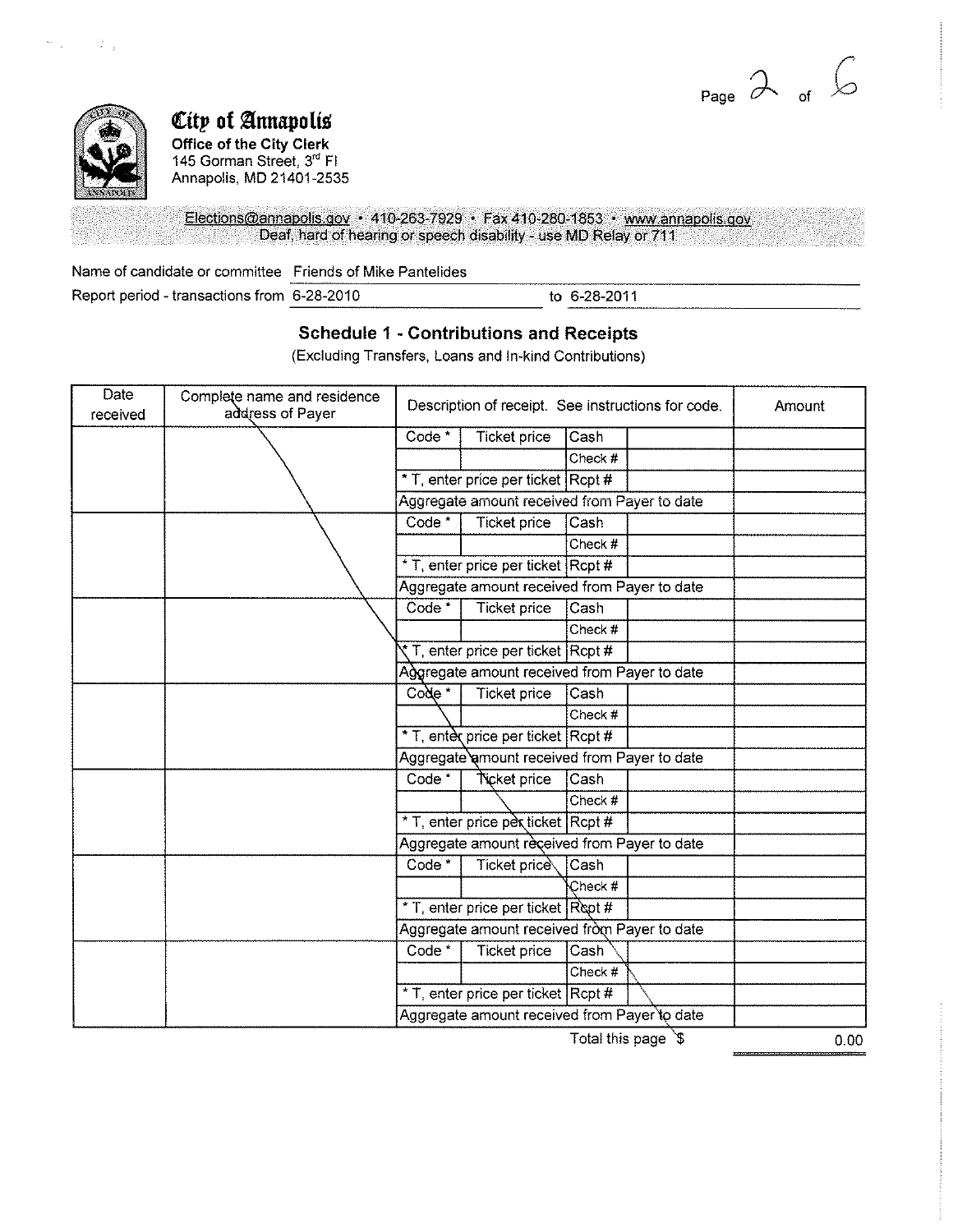



 $\sim$   $\sim$ 

 $\mathbf{v}_{\mathrm{in}}$  .

*City of Annapolis* **Office of the City Clerk**  145 Gorman Street, 3'' Fl Annapolis, MD 21401-2535

Elections@annapolis.gov • 410-263-7929 • Fax 410-280-1853 • www.annapolis.gov Deaf, hard of hearing or speech disability - use MD Relay or 711

Name of candidate or committee Friends of Mike Pantelides<br>Report period - transactions from 6-28-2010 to 6-28-2011

| <b>Date</b><br>received | Complete name and residence<br>address of Payer | Description of loan or transfer            | Amount |
|-------------------------|-------------------------------------------------|--------------------------------------------|--------|
|                         |                                                 | Aggregate amount of<br>loan or transfer \$ |        |
|                         |                                                 | Aggregate amount of<br>loan or transfer \$ |        |
|                         |                                                 | Aggregate amount of<br>Joan or transfer \$ |        |
|                         |                                                 | Aggregate amount of<br>loan or transfer \$ |        |
|                         |                                                 | Aggregate amount of<br>loan or transfex \$ |        |
|                         |                                                 | Aggregate amount of<br>loan or transfer \$ |        |
|                         |                                                 | Aggregate amount of<br>loan or transfer \$ |        |
|                         |                                                 | Aggregate amount of<br>loan or transfer \$ |        |
|                         |                                                 | Aggregate amount of<br>loan or transfer \$ |        |
|                         |                                                 | Aggregate amount of<br>loan or transfer \$ |        |

### **Schedule 2 - Loans and Transfers**

Total this page  $\frac{1}{2}$  0.00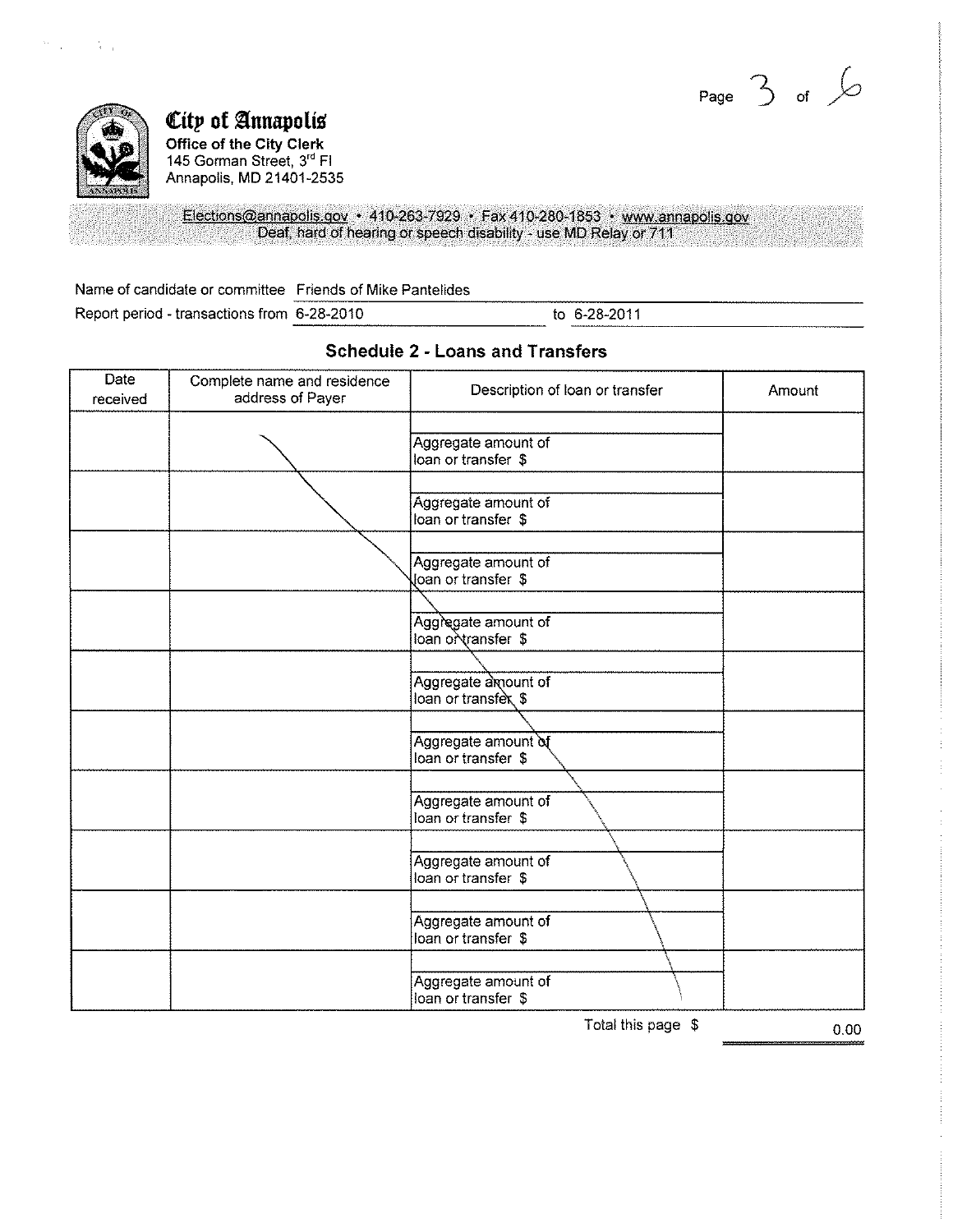Page  $4$  of  $6$ 



#### *City* of Annapolis **Office of the City Clerk**  145 Gorman Street, 3'' **Fl**  Annapolis, MD 21401-2535

Elections@annapolis.gov • 410-263-7929 • Fax 410-280-1853 • www.annapolis.gov Deaf, hard of hearing or speech disability - use MD Relay or 711.

Name of candidate or committee Friends of Mike Pantelides <br>Report period - transactions from 6-28-2010 to 6-28-2011

Report period - transactions from 6-28-2010

## **Schedule 3 - Disbursements**

|      | 2                    | 3    |                                                       | 4                        |  | 5             |                          |                                           |                             |        |
|------|----------------------|------|-------------------------------------------------------|--------------------------|--|---------------|--------------------------|-------------------------------------------|-----------------------------|--------|
|      |                      |      | Salaries and all payments other than loan<br>payments |                          |  | Loan payments |                          | Transfers to other<br>funds (candidate or |                             |        |
| Date | Payee and<br>address | Code | Amount                                                | Method                   |  | Amount        |                          | Method                                    | committee name<br>required) | Amount |
|      |                      |      |                                                       | Check #                  |  |               | Check #                  |                                           |                             |        |
|      |                      |      |                                                       | $\overline{\text{Cash}}$ |  |               | Ca <sub>sh</sub>         |                                           |                             |        |
|      |                      |      |                                                       | $R$ cpt#                 |  |               | Rcpt #                   |                                           |                             |        |
|      |                      |      |                                                       | Chack #                  |  |               | Check#                   |                                           |                             |        |
|      |                      |      |                                                       | Cash                     |  |               | $\overline{\text{Cash}}$ |                                           |                             |        |
|      |                      |      |                                                       | $\sqrt{\text{Ropt H}}$   |  |               | RCpt#                    |                                           |                             |        |
|      |                      |      |                                                       | Check $#$                |  |               | Check #                  |                                           |                             |        |
|      |                      |      |                                                       | $\overline{\text{Cash}}$ |  |               | Cash                     |                                           |                             |        |
|      |                      |      |                                                       | $R$ cpt#                 |  |               | RCpt#                    |                                           |                             |        |
|      |                      |      |                                                       | Check #                  |  |               | Check #                  |                                           |                             |        |
|      |                      |      |                                                       | Cash                     |  |               | Cash                     |                                           |                             |        |
|      |                      |      |                                                       | Rcpt #                   |  |               | $ {\sf R}$ cpt #         |                                           |                             |        |
|      |                      |      |                                                       | Check #                  |  |               | Check #                  |                                           |                             |        |
|      |                      |      |                                                       | Cash                     |  |               | Cash                     |                                           |                             |        |
|      |                      |      |                                                       | $Ropt$ #                 |  |               | RCpt#                    |                                           |                             |        |
|      | Totals this page \$  |      | 0.00                                                  |                          |  |               |                          |                                           |                             |        |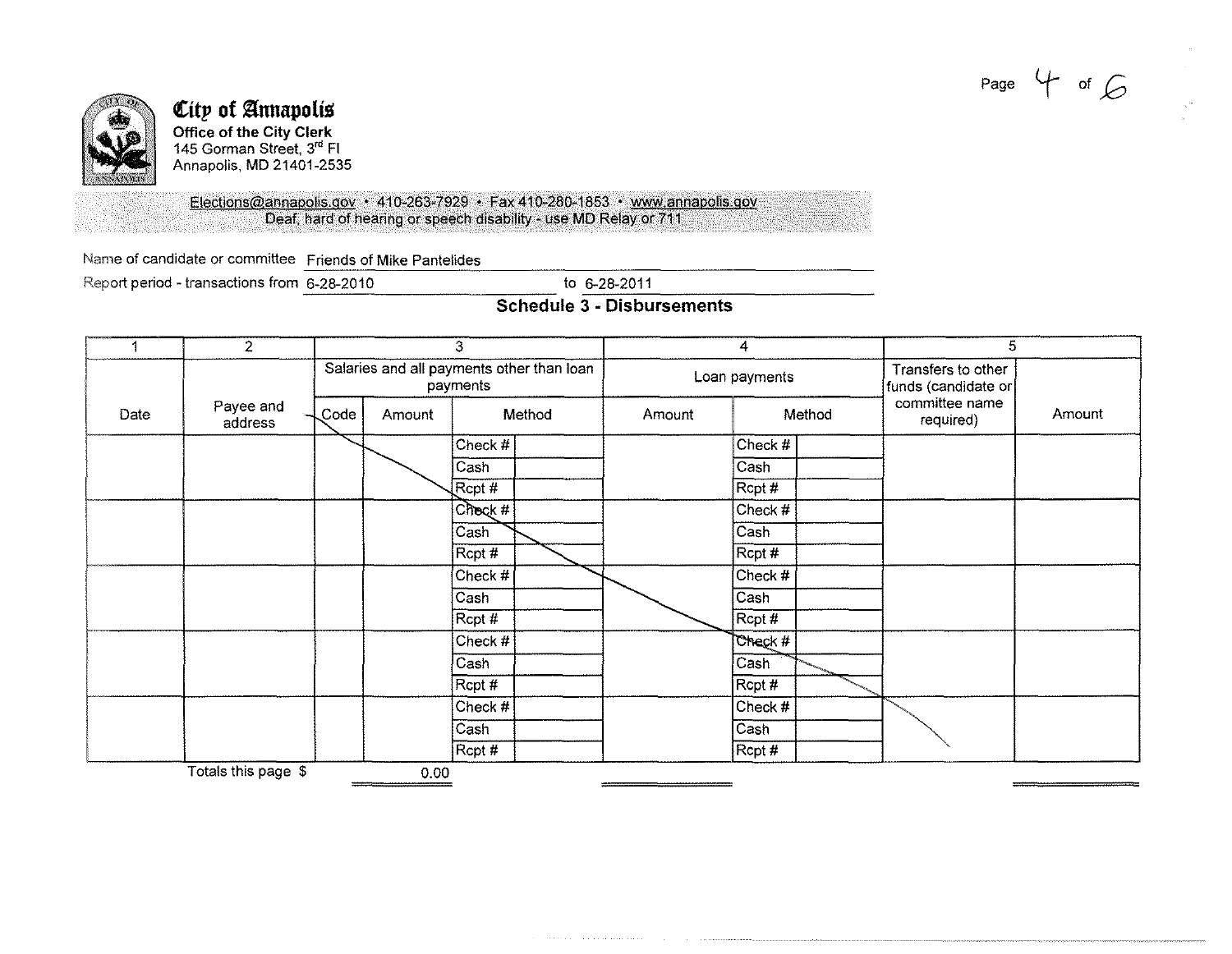



 $\tau=\frac{1}{2} \frac{1}{\tau_{\rm eff}}$ 

**City of Annapolis Office of the Cily Clerk**  145 Gorman Street, 3'' Fl Annapolis, MD 21401-2535

Elections@annapolis.gov • 410-263-7929 • Fax 410-280-1853 • www.annapolis.gov Deaf, hard of hearing or speech disability - use MD Relay or 711

Name of fund or committee Friends of Mike Pantelides<br>Debts as of 6-28-2011

## **Schedule 4 - Outstanding Obligations as of End of Report Period**

| $\mathbf{1}$     | $\overline{2}$                                     | $\mathbf{3}$       | $\overline{\mathbf{4}}$ |
|------------------|----------------------------------------------------|--------------------|-------------------------|
| Name and address | Description of debt (Loans,<br>unpaid bills, etc.) | Date debt incurred | Amount                  |
|                  |                                                    |                    |                         |
|                  |                                                    |                    |                         |
|                  |                                                    |                    |                         |
|                  |                                                    |                    |                         |
|                  |                                                    |                    |                         |
|                  |                                                    |                    |                         |
|                  |                                                    |                    |                         |
|                  |                                                    |                    |                         |
|                  |                                                    |                    |                         |
|                  |                                                    |                    |                         |
|                  |                                                    |                    |                         |
|                  |                                                    |                    |                         |
|                  |                                                    |                    |                         |
|                  |                                                    |                    |                         |
|                  |                                                    |                    |                         |

Total this page  $\beta$  0.00